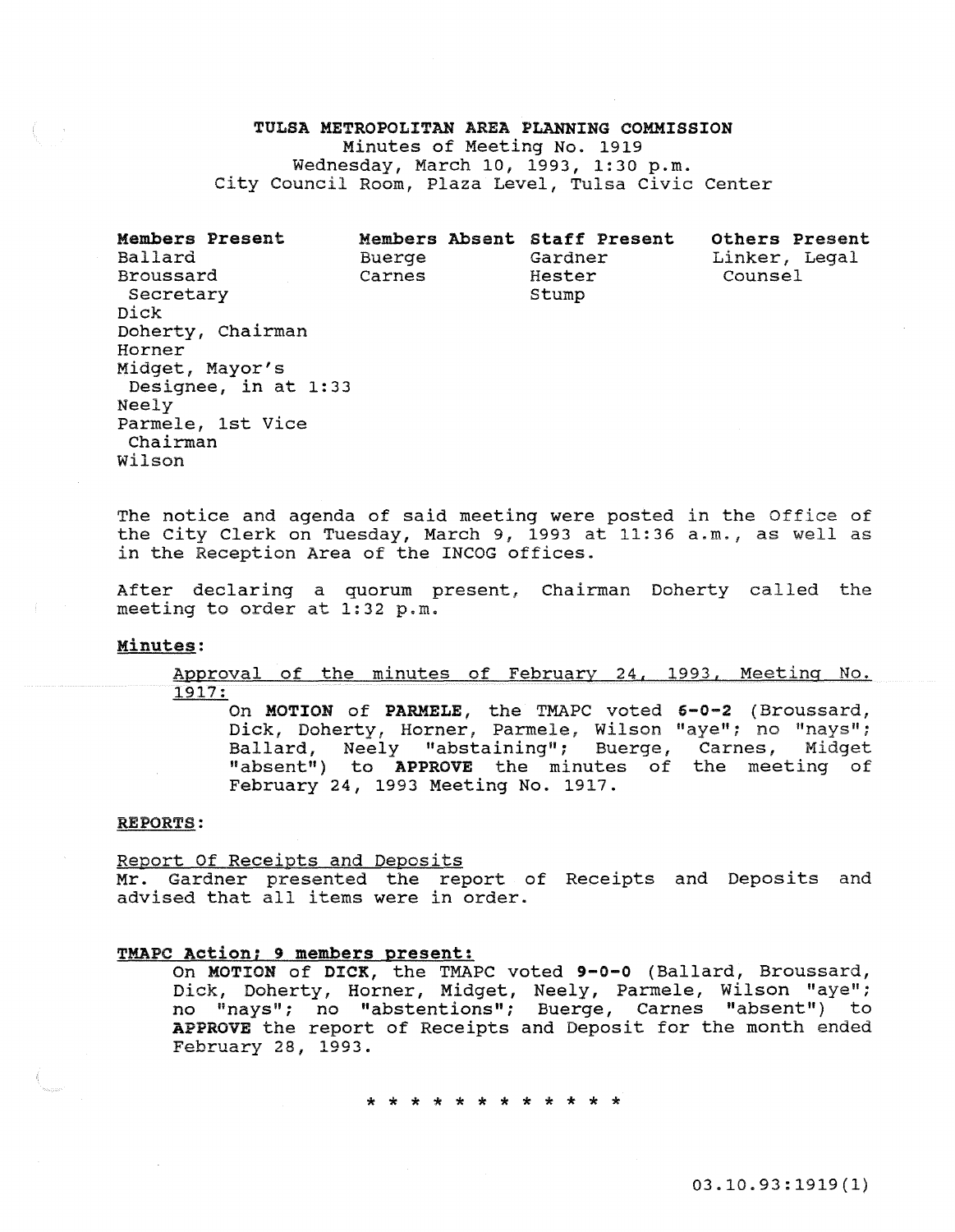Chairman's Report:

### Budget and Work Program Committee

Ms. Wilson announced that the Budget and Work Program Committee recommends that approximately \$2,000 be allocated for the TMAPC 40 year anniversary reception to be held on May 14, 4:30 - 6:30 p.m., at the Downtown Doubletree Hotel. Ms. Wilson estimated that 100 to 150 are expected to attend.

Chairman Doherty noted that two Planning Commissioners have agreed to forego their trip to the American Planning Conference, to be held in Chicago, to offset this cost.

# TMAPC Action; 9 members present:<br>On MOTION of WILSON, the

TMAPC voted 9-0-0 (Ballard, Broussard, Dick, Doherty, Horner, Midget, Neely, Parmele, Wilson "aye"; no "nays"; no "abstentions"; Buerge, Carnes "absent") to APPROVE allocating \$2,000 from the travel and training account to pay for the TMAPC 40-year anniversary reception.

\* \* \* \* \* \* \* \* \* \* \* \*

Ms. Wilson announced that included in next week's agenda packets will be a tentative quest list for the TMAPC reception. that each Planning Commissioner carefully review that list for additions and for providing missing addresses. Ms. Wilson noted that Wednesday, March 17 will be the cut-off date for making such additions to the mailing list.

### Director's Report:

Mr. Gardner announced the items which will be on the City Council Agenda Thursday, March 11.

### ZONING PUBLIC HEARING:

### ZONING PUBLIC HEARING

Application No.: Z-6396 Applicant: Troy Gudgel Location: West side of Memorial Drive at 27th Street South Date of Hearing: March 10, 1993 Present Zoning: OM & cs Proposed Zoning: RS-3

Chairman Doherty announced receipt of a timely request for continuance of this item to March 24, 1993. Chairman Doherty concinuance of this from to hardn  $24$ , 1999. Shaffman Sonstop adjacent homeowners, and therefore, is requesting postponement of the hearing.

03.10.93:1919(2)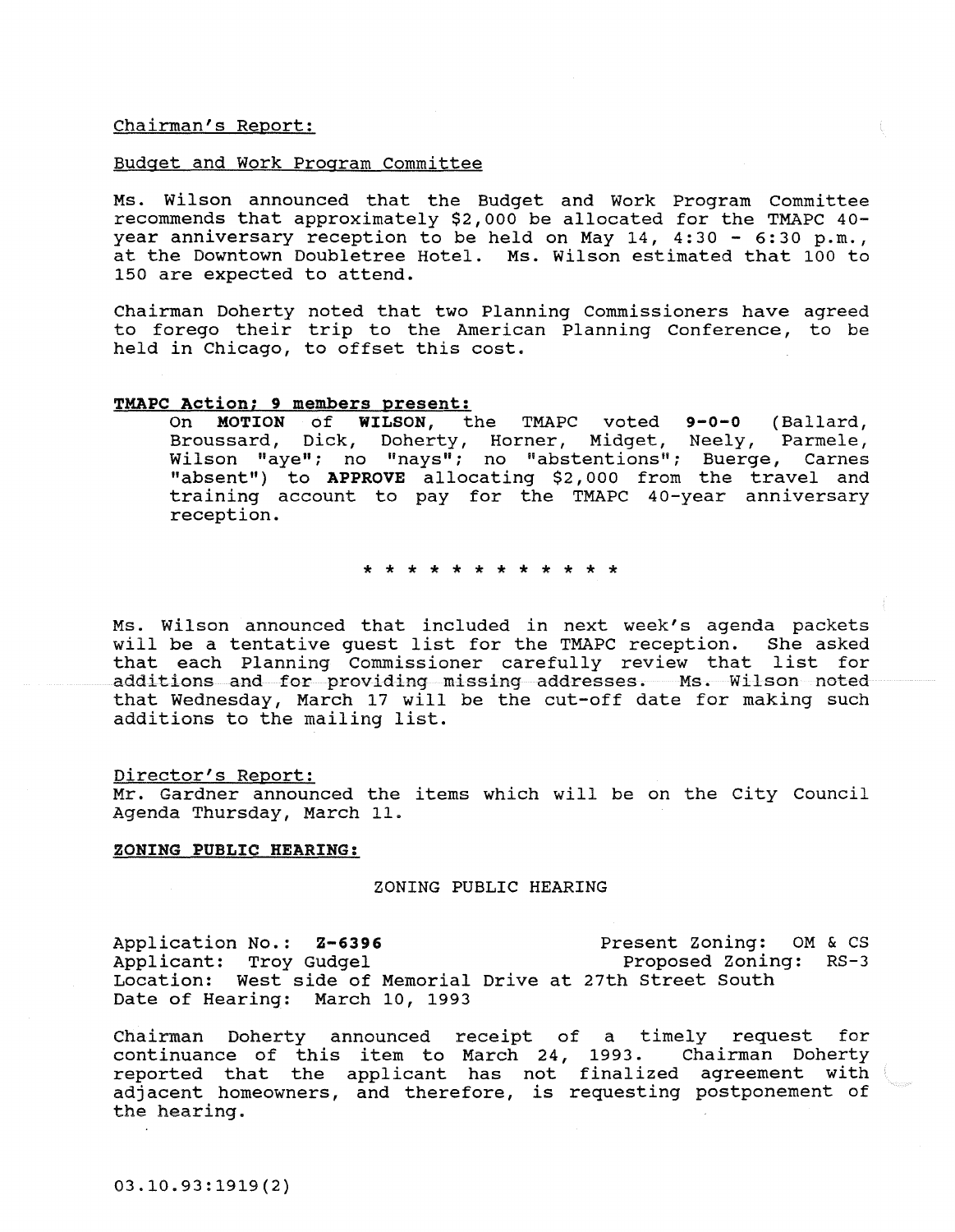Interested Parties

3309 E. 66th St. 74136

Mr. Polishuk voiced support of RS-3 zoning for this property.

### TMAPC Action; 9 members present:

9-0-0 (Ballard, Neely, Parmele, Buerge, Carnes On MOTION of PARMELE, the TMAPC voted Broussard, Dick, Doherty, Horner, Midget, Wilson "aye"; no "nays"; no "abstentions"; "absent") to CONTINUE Z-6396 to March 24, 1993.

\* \* \* \* \* \* \* \* \* \* \* \*

# ZONING PUBLIC HEARING

Application No.: 2-6397 Present Zoning: RS-3 & CH<br>Applicant: John W. Moody Proposed Zoning: CH & RS-3 Applicant: John W. Moody Location: Southwest corner of 7th Street and I-244 Date of Hearing: March 10, 1993 Presentation to TMAPC: John Moody

### NORTHERN TRACT

# Relationship to the Comprehensive Plan:

The District 10 Plan, a part of the Comprehensive Plan for the Tulsa Metropolitan Area, designates the subject property Medium Intensity - Residential -- Historic Neighborhood.

According to the Zoning Matrix the requested RS-3 District is in accordance with the Plan Map.

# Staff Recommendation:

Site Analysis: The subject tract is approximately 1.4 acres in size and is located south of 7th Street South at the Burlington Northern Railroad right-of-way. It is nonwooded, gently sloping, contains railroad lines, and is zoned CH.

surrounding Area Analysis: The tract is abutted on the north by railroad tracks and single-family dwellings zoned RM-2; on the east by I-244 zoned RS-3; on the south by railroad tracks and zoned RS-3; and on the west by an industrial building zoned CH and then single-family dwellings zoned RM-2.

Zoning and BOA Historical summary: NONE

conclusion: RS-3 zoning on this portion of the Burlington-Northern's tracks would be compatible with the Comprehensive Plan.

Therefore, Staff recommends APPROVAL of the northern tract of Z-6397 for RS-3 zoning.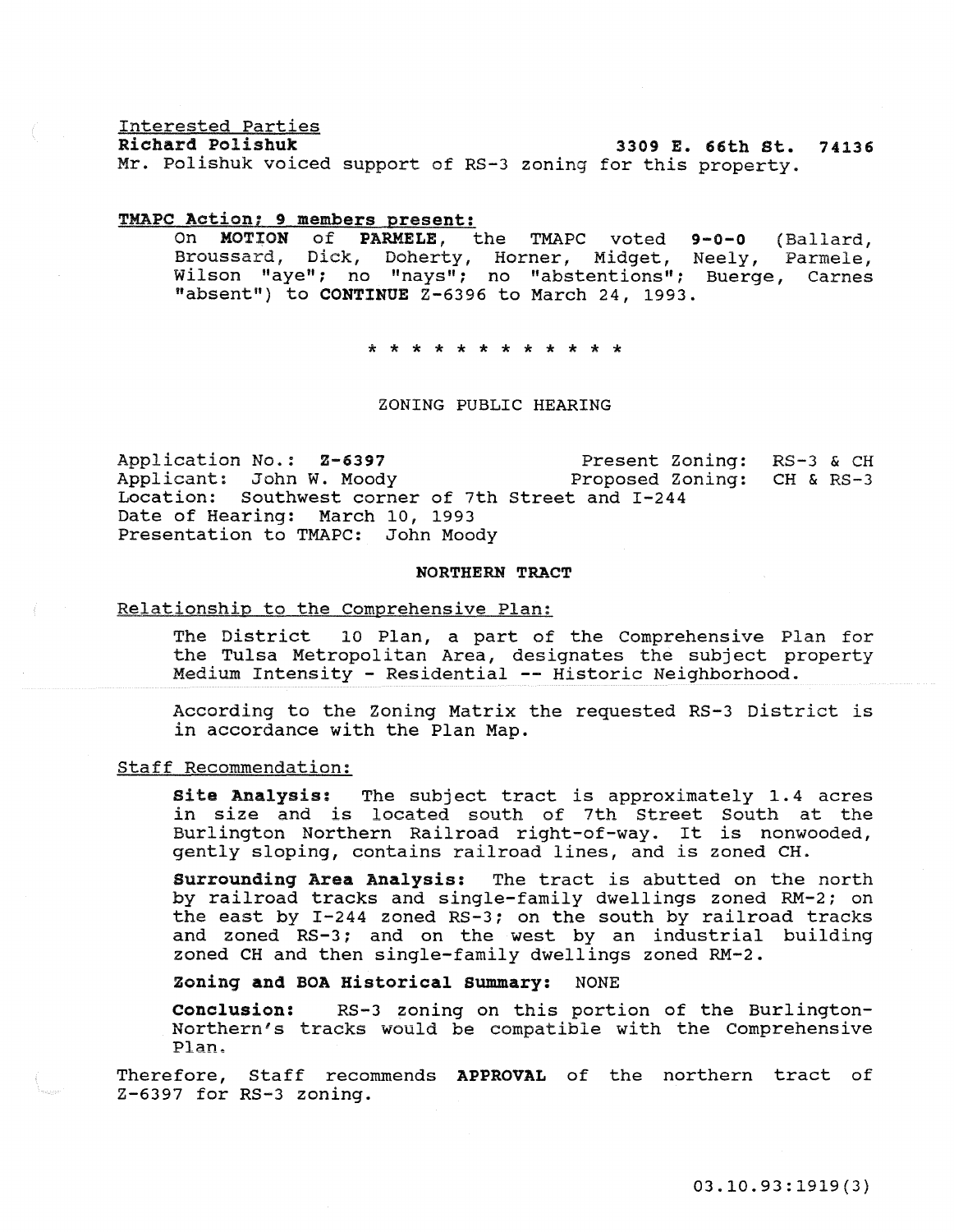# SOUTHERN TRACT

## Relationship to the Comprehensive Plan:

The District 10 Plan, a part of the Comprehensive Plan for the Tulsa Metropolitan Area, designates the subject property Low Intensity - No Specific Land Use -- Development Sensitive.

According to the Zoning Matrix the requested CH District is not in accordance with the Plan Map.

## Staff Recommendation:

Site Analysis: The subject tract is approximately 0.9 acre in size and is located southeast of the intersection of Olympia Avenue and 11th Street South. It is nonwooded, steeply sloping, contains railroad lines, an outdoor advertising sign, and is zoned RS-3.

surrounding Area Analysis: The tract is abutted on the north by railroad lines and single-family dwellings zoned RM-2; on the east by I-244 zoned RS-3; on the south by railroad lines and the Arkansas River zoned RS-3 and AG and on the west by railroad lines zoned RS-3 and then single-family dwellings zoned RM-2.

zoning and BOA Historical summary: The Board of Adjustment approved a use variance to allow an outdoor advertising sign approved a use variance to allow an outdoor adverting the tract in 1985. The sign is still on the site.

**Conclusion:** The residences to the northwest face the existing outdoor advertising sign. Staff feels its present existing outdoor advertising sign. Staff feels its present<br>location is not appropriate for this reason. Staff can not location is not appropriate for this reason. support the rezoning of this tract to CH because it is not compatible with the existing development nor the Comprehensive Plan.

Therefore, Staff recommends DENIAL of the southern tract of Z-6397 for CH zoning.

### Staff Comments

Mr. Gardner pointed out that Staff has suggested downzoning the area in the northern tract from CH, where the existing sign is located. Mr. Moody has agreed to this. He stated that there is no sign in the presently-zoned CH area; it is located in the RM-2 area to the south and will have to be removed or relocated unless there is a zoning change.

### Applicant's Comments

John Moody, attorney for the applicant, gave a history of the property. He noted that when the signs were acquired it was learned that the signs were not properly zoned, although permits had been issued. Mr. Moody presented a copy of an aerial photo. He gave a background of Board of Adjustment approval which allowed

and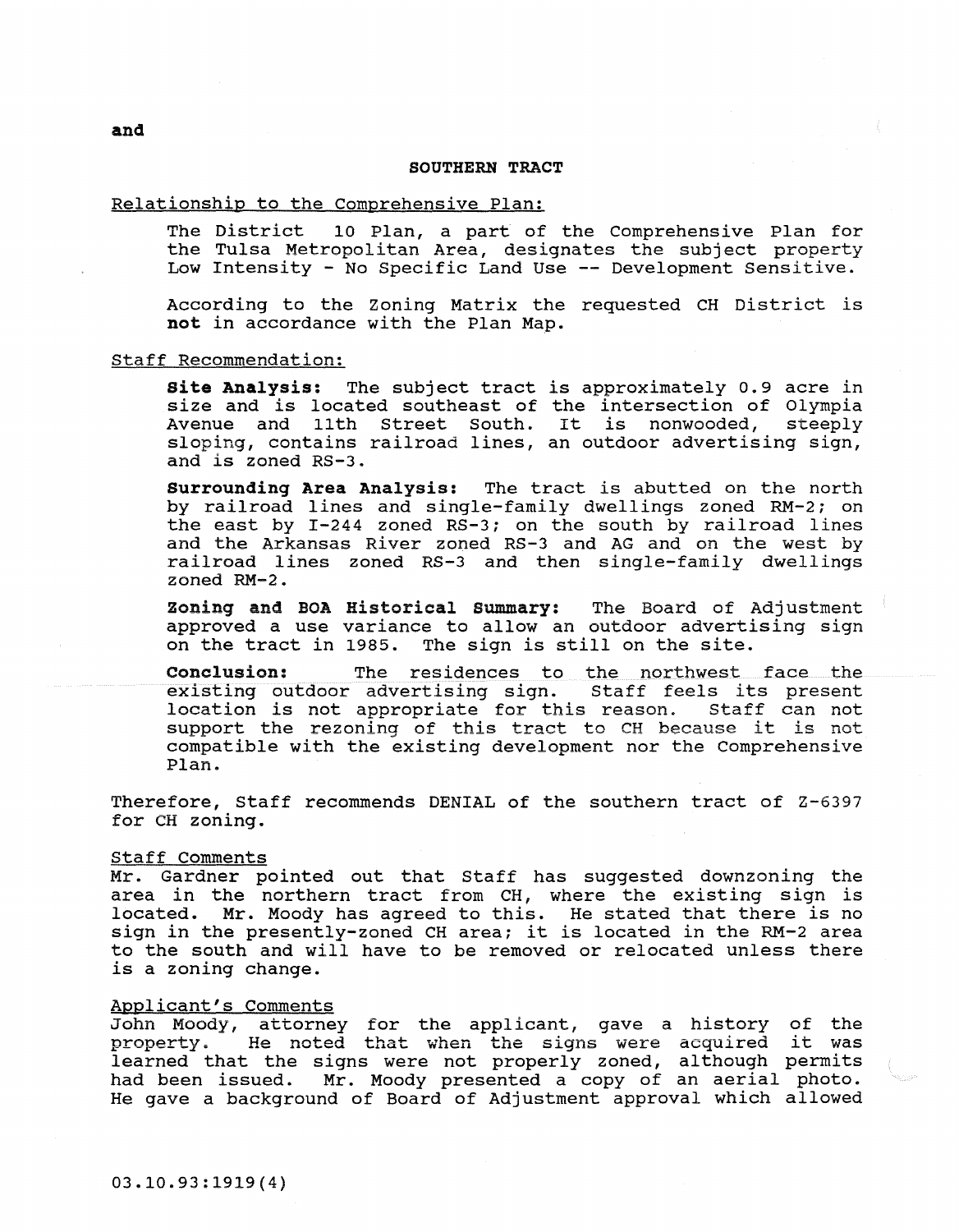the sign to be used at its present location. He noted that in the ensuing eight years there have been no problems with the sign. Moody related that when the State discovered that this sign was moody related that when the state discovered that this sign was<br>permitted by a use variance, the State insisted that it be zoned permitted by a use variance, the state insisted that it be zoned<br>properly or that it must be removed, due to the Federal Outdoor Advertising Control Act.

Mr. Moody indicated that the location of the existing sign is 350'<br>from the nearest single-family residence. He noted that the from the nearest single-family residence. He noted that the<br>residences face away from the sign. If the sign were to be residences face away from the sign. residences race away from the sign. If the sign were to be<br>relocated where it would comply with the spacing requirements of reflocated where it would comply with the spacing requirements of<br>the Zoning Code, it would be 300' from the nearest residence. Mr. Moody declared that the new sign location would be visible from more backyards of residences in the area than from its present location.

Mr. Moody revealed that the property owner has granted permission to downzone the CH zoning on 7th, Street and at the suggestion of staff, to trade off zoning where the existing sign is located. Mr. Moody noted that the sign does not conform and the location of the CH does not conform to the Comprehensive Plan, but he believes this is an instance where nothing is actually being added that does not already exist in the area. He noted that this CH-zoned area is accessible by a road along the railroad right-of-way which is under the control of the railroad. Mr. Moody advised that this property is the only property zoned RS-3 in the area. He noted that the homes are zoned RM-2. He added that across the expressway to the southeast is a CH-zoned piece of property. Mr. Moody advised that, even though this may not be strictly in conformity with the Comprehensive Plan, based upon the physical facts and the zoning as comprenensive Plan, based upon the physical lacts and the zoning as<br>it actually exists in the area, this application is worthy of It actually exists in the area, this application is worthy of<br>approval. He noted that if the CH is left where it is, the property the railroad owns could be used by a user because it would have direct access to E. 7th Street, and Mr. Moody does not believe a CH use should be permitted on 7th Street.

# Interested Parties<br>Larry D. McCool

<u>Interested Parties</u><br>Larry D. McCool 5824 E. 50th St. 74135

Mr. McCool, architect, reported that he has worked with Paula Hubbard, Public Works, on many items and believes that he understands the spirit and intention of the Zoning Code. His home abuts the CH-zoned property, and he feels the view of the downtown area offers a valuable asset to property values of all the homes which abut the subject tract. Mr. McCool believes the existing location of the sign is much more desirable at its present location than if it were to be moved north. He expressed support of RS-3 rezoning of the CH property.

# TMAPC Comments

Chairman Doherty commented that he believes this is an excellent<br>compromise. He noted that the Planning Commission has always been He noted that the Planning Commission has always been very hesitant to expand CH zoning. Chairman Doherty declared that this removes an offending CH portion, allows the continued use of the sign and believes everyone is well-served by it. He advised the sign and believes everyone is well-served by it.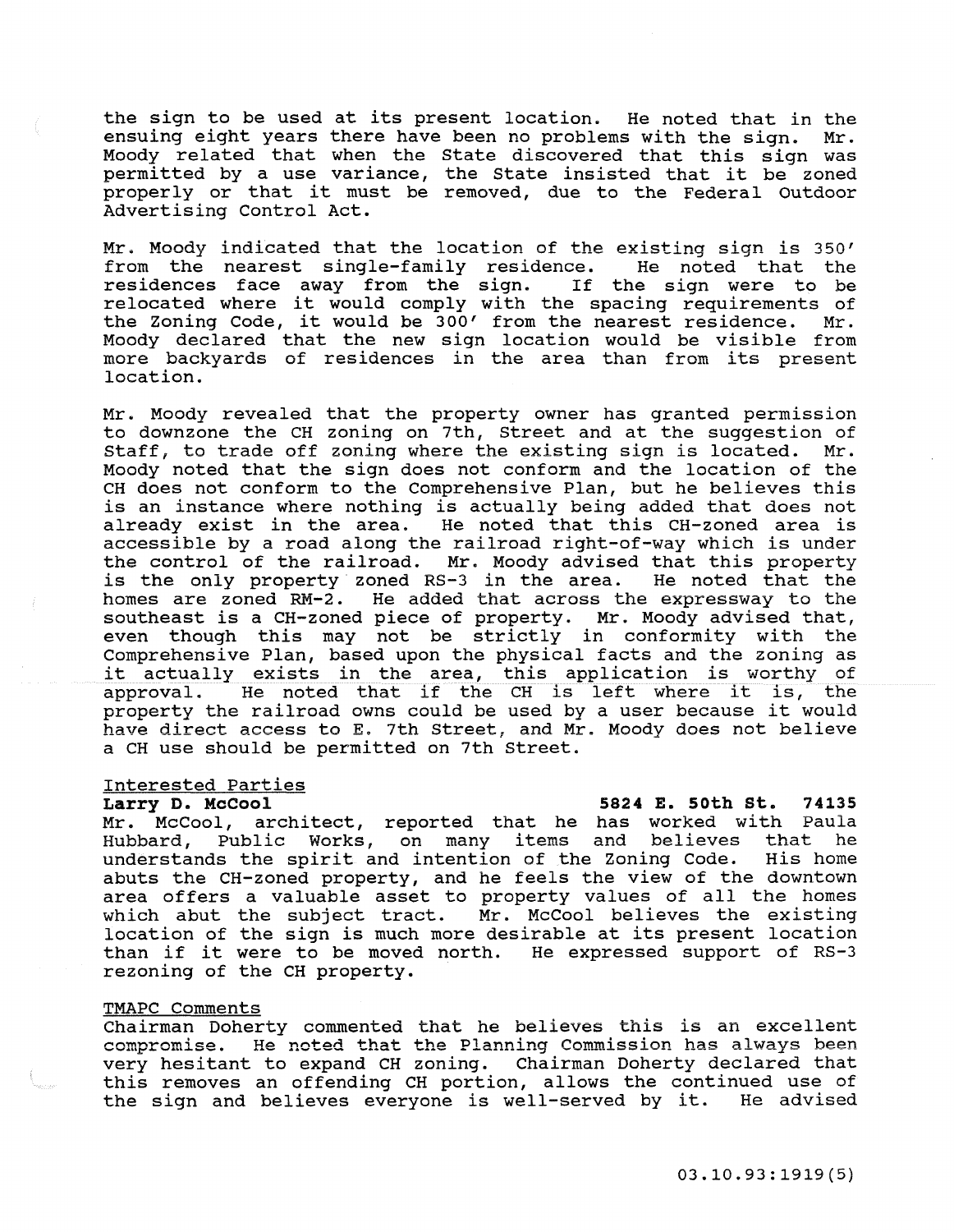that an amendment to the Comprehensive Plan will ultimately be in order.

Mr. Parmele noted that it appears a separate zoning category may be needed for outdoor advertising.

# **TMAPC Action; 9 members present:**

On **MOTION of PARMELE,** the T¥APC voted **9-0-0** (Ballard, Broussard, Dick, Doherty, Horner, Midget, Neely, Parmele, Wilson "aye"; no "nays"; no "abstentions"; Buerge, Carnes "absent") to recommend **APPROVAL** of RS-3 zoning for the northern tract and recommend **DENIAL** of CH zoning and **APPROVAL**  of CS for the southern tract of Z-6397.

# **LEGAL DESCRIPTION**

**Southern Tract** - A tract of land that is part of the NW/4 of Section 11, T-19-N, R-12-E, in the city of Tulsa, Tulsa County, State of Oklahoma, said tract of land being more particularly described as follows, to-wit: Starting at the NE corner of said  $NW/4$ ; thence S 89°04'10" W along the Northerly line of said NW/4 for 28.89' to a point on the Easterly rightof-way line of the Burlington Northern Railroad right-of-way; thence S 26°27'58" W along said Easterly right-of-way line for 831.79' to the Point of Beginning of said tract of land; thence continuing S 26°27'58" W along said right-of-way line for 368.00' to a point on the U.S. Government Meander Line; thence N 53°10'42" W along said Meander Line and a Westerly extension thereof for 101.66' to a point on the centerline of said railroad right-of-way; thence N 63°32'02" W for 100.00' to a point on the Westerly right-of-way line of the Burlington Northern Railroad right-of-way; thence N 26°27'58" E along said Westerly right-of-way for 349.73'; thence S 63°32'02" E for 200.00' to the Point of Beginning of said tract of land.

### **and**

**Northern Tract** - A tract of land that is part of the NW/4 of Section 11, T-19-N, R-12-E, in the City of Tulsa, Tulsa County, State of Oklahoma, said tract of land being more particularly described as follows, to-wit: Starting at the Northeast corner of said NW/4; thence S 89°04'10" W along the Northerly line of said NW/4 for 109. 56' to a point on the Westerly right-of-way line of U.S. Highway 75; thence s 26°27'58" W along said Westerly right-of-way line for 495.55'; thence S 23°26'12" W along said westerly right-of-way line for 190.27'; thence S 26°27'58" W along said Westerly right-of-way line for  $109.57'$ ; thence N 00°55'50" W for 302.65' to a point on the Westerly right-of-way line of the Burlington Northern<br>Railroad right-of-way: thence N 26°27'58" E along said Railroad right-of-way; thence N  $26^{\circ}27'58"$  E along **Westerly railroad right-of=way line for 459.43' to a point on**  the Northerly line of said NW/4; thence N 89°04'10" E along said Northerly line for 145.59' to the Point of Beginning of said tract of land.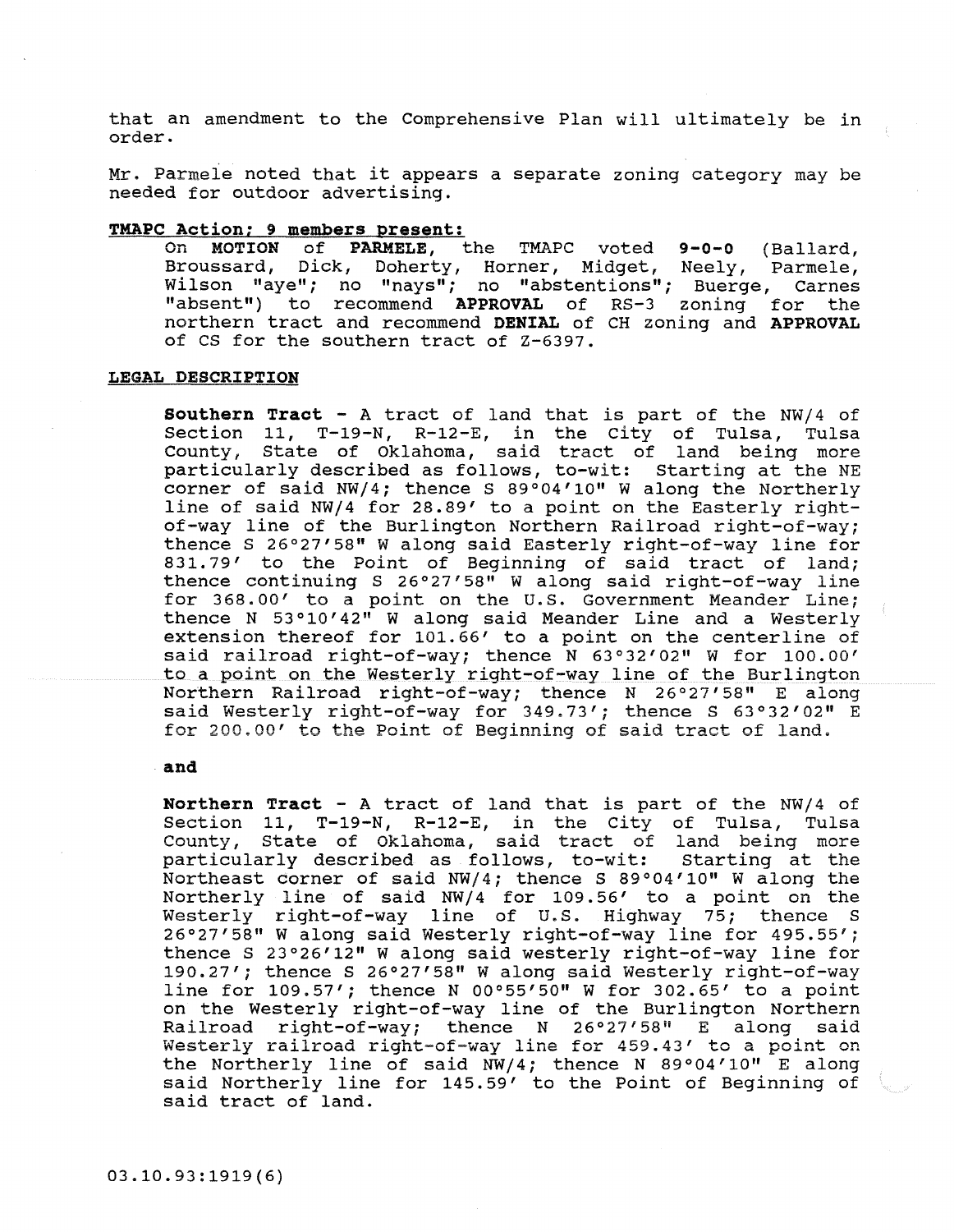### \* \* \* \* \* \* \* \* \* \* \* \*

## ZONING PUBLIC HEARING

Application No.: 2-6398 Present Zoning: AG وApplication No.: 2-6398 Present Zoning: AG Applicant: John W. Moody Location: Southwest side of the intersection of I-244 and the Arkansas River Date of Hearing: March 10, 1993 Presentation to TMAPC: John W. Moody

### Relationship to the Comprehensive Plan:

The District 9 Plan, a part of the Comprehensive Plan for the Tulsa Metropolitan Area, designates the subject property Special District 2 and Development Sensitive.

According to the Zoning Matrix, the requested IL District may be found in accordance with the Plan Map. All zoning districts are considered may be found in accordance with Special Districts guidelines.

# Staff Recommendation:

Site Analysis: The subject tract is approximately 1 acre in size and is located on the west bank of the Arkansas River adjacent to the north side of I-244/U.S.75. It is nonwooded, flat, contains an outdoor advertising sign and railroad tracks, and is zoned AG.

surrounding Area Analysis: The tract is abutted on the north by the Arkansas River zoned AG; on the east by I-244/U.S. 75 zoned RS-3; on the south by railroad tracks zoned IL; and on the west by vacant land zoned AG.

zoning and BOA Historical summary: NONE

Conclusion: This area was once in the Arkansas River flood plain. Current maps do not show it as being in the regulatory flood plain; therefore, industrial zoning appears appropriate for the tract.

Therefore, Staff recommends APPROVAL of Z-6398 for IL zoning.

There were no interested parties present.

### TMAPC Action; 9 members present:

On MOTION of PARMELE, the TMAPC voted 9-0-0 (Ballard, Broussard, Dick, Doherty, Horner, Midget, Neely, Parmele, Wilson "aye"; no "nays"; no "abstentions"; Buerge, Carnes "absent") to recommend APPROVAL of Z-6398 for IL zoning.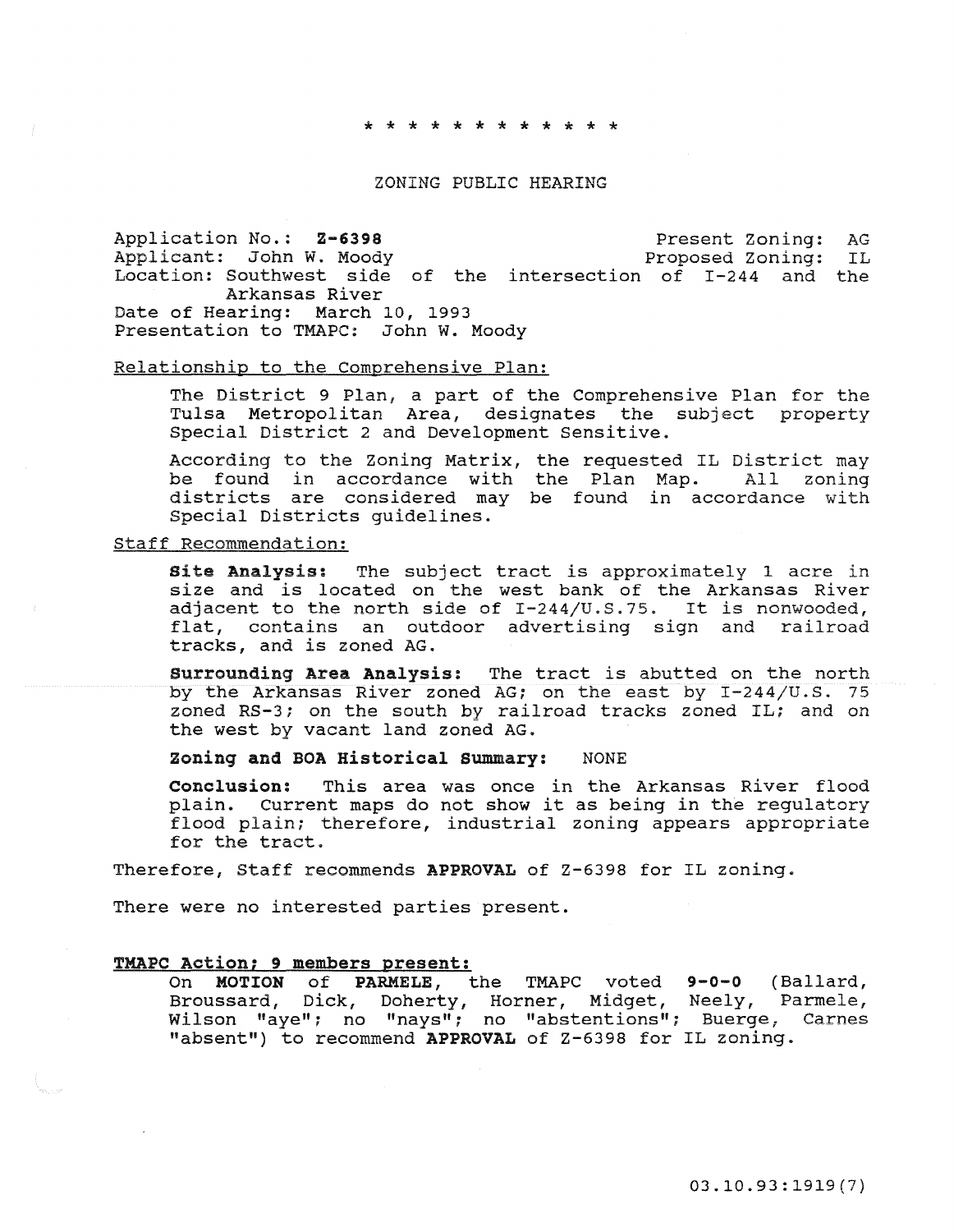### LEGAL DESCRIPTION

A tract of land that is part of the W/2 of Section 11, T-19-N, R-12-E, in the City of Tulsa, Tulsa County, State of Oklahoma, said tract of land being more particularly described as<br>follows, to-wit: Beginning at a point on the Government Beginning at a point on the Government Meander Line and the Westerly line of the Burlington Northern Railroad right-of-way, said point being 3048.21' North and 1236.03' East of the Southwest corner of said Section 11; thence S 57· 44'19" E along said Government Meander line for 180.99' to a point on the Westerly right-of-way line of U. s. Highway 75; thence S 26°18'08" W along said Westerly right-ofway line for 145. 00' to a point of curve; thence continuing along said right-of-way line and along a curve to the left with a central angle of 05°31'09" and a radius of 1097.24' for 105.69' more or less to a point on the Northerly line of the existing Industrial Light zoning; thence N 57°44'19" W along said Northerly line for 186. 10' to a point on the Westerly right-of-way line of said Burlington Northern Railroad; thence N 26 • 18' 08" E along said Westerly line for 250. oo' more or less to the Point of Beginning of said tract of land.

\* \* \* \* \* \* \* \* \* \* \* \*

OTHER BUSINESS:

POD 446-1 Minor Amendment for temporary use. 7370 E. 71st Street

Chairman Doherty announced that this item has been stricken from the agenda, since the applicant withdrew his application.

\* \* \* \* \* \* \* \* \* \* \* \*

POD 179-0 9006 E. 71st Street

Chairman Doherty announced that the applicant is requesting to occupy the restaurant prior to installation of landscaping. noted that construction is currently in process and the City is holding the Certificate of Occupancy until action is taken.

### Applicant's Comments

Roy Johnsen, attorney representing the applicant, advised that the request to occupy the restaurant prior to installation of request to occupy the restaurant prior to installation landscaping is a procedure that has been followed in past instances where the Occupancy Permit is issued, but is conditional upon landscaping being installed within a specific period of time. Mr. Johnsen noted that, if landscaping is not installed, the Johnsen noted that, if landscaping is not installed,<br>Certificate of Occupancy can be revoked.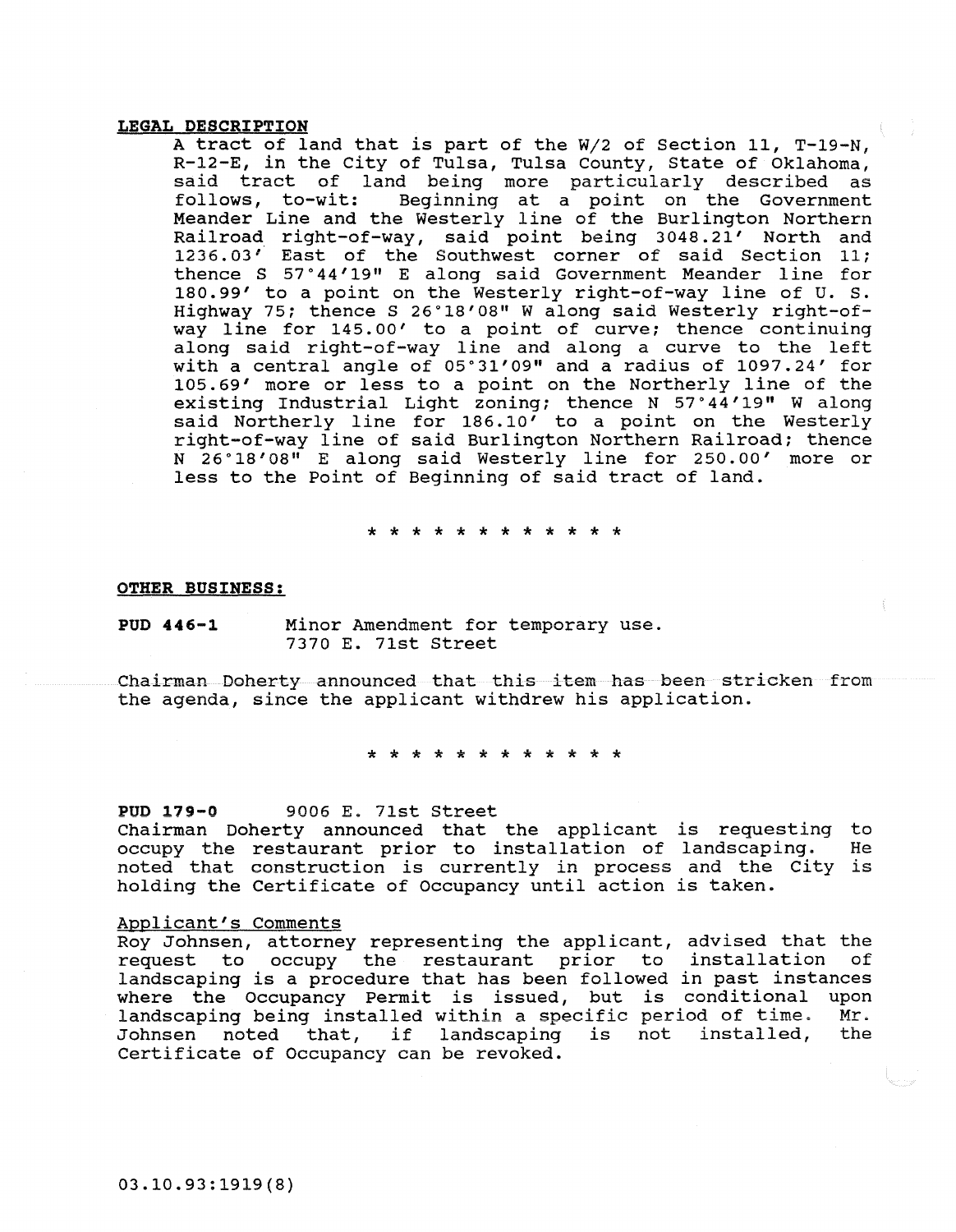# **TMAPC Action; 9 members present:**<br>On **MOTION** of **PARMELE**.

MOTION of PARMELE, the TMAPC voted 9-0-0 (Ballard,<br>ussard, Dick, Doherty, Horner, Midget, Neely, Parmele, Broussard, Dick, Doherty, Horner, Midget, Neely, Wilson "aye"; no "nays"; no "abstentions"; Buerge, Carnes "absent") to APPROVE allowing occupancy conditioned upon installation of landscaping within thirty (30) days for PUD  $179 - 0.$ 

### \* \* \* \* \* \* \* \* \* \* \* \*

### PUD 179-0 Detail Sign Plan - Development Area "C" Outback Restaurant - south side of Memorial Drive, west of 92nd East Avenue

### Staff Comments

The applicant is requesting Detail Sign Plan Approval for wall signs and a ground sign for the Outback Restaurant in Development Area "C". The ground sign is larger than permitted in the PUD and, therefore, can not be approved. The wall signs do meet the requirements of the PUD and, therefore, Staff recommends APPROVAL of only the wall signs.

Mr. Stump noted that the ground sign is 125 SF, but only 112 SF is permitted in the PUD for this tract, as per the last minor amendment. Staff recommends that the applicant follow the usual minor amendment process for approval of increased signage.

### Applicant's Comments

Roy Johnsen, attorney for the applicant, explained the confusion over signage requirements. He noted the restaurant has an opening scheduled for this weekend and has already advertised for the  $\delta$  opening. The Outback Restaurant, the user in question on tract, was at one time considering two sites: this site and another PUD, one-quarter of a mile east of this site. In this second site the signage was more liberal. The applicant thought the second tract would be purchased and designed the sign thinking 125 SF was permitted. In the meantime, the applicant changed sites, returning to the first site, erroneously believing the 125 SF sign would be permitted in this PUD also. Mr. Johnsen declared that, should the Planning Commission approve the sign being outlined, the applicant will immediately file a minor amendment because more than one sign will be required.

Mr. Stump noted that there is a specific condition for this parcel of only 112 SF, which is a PUD requirement.